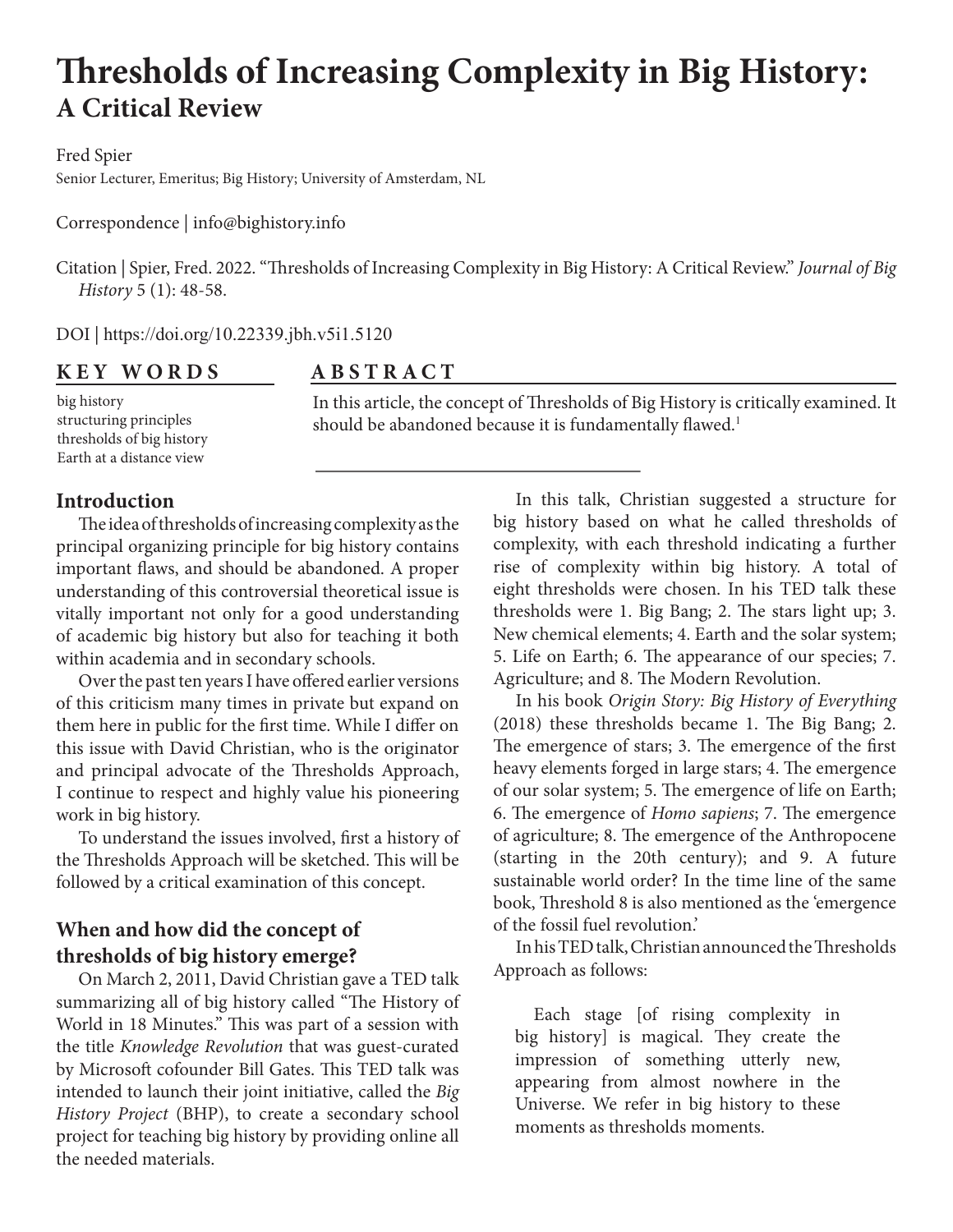<span id="page-1-0"></span>It was in January of 2011, after having received a request to comment on the first BHP course draft, that I became aware of the fact that David had begun structuring big history along those lines. Immediately, I sent some of my objections to the Thresholds Approach in an e-mail message dated January 20, 2011 (still in my possession)—a little more than a month before Christian's TED talk. However, I did not receive a reply; after that, I was no longer consulted by the BHP.

Unknown to me, Christian had already begun promoting his Thresholds Approach at least four years earlier, namely in the audio version of his book *Maps of Time: An Introduction to Big History* (2004) that was released by *The Great Courses*. [2](#page-8-0) On its website, the release date of that audio course is not mentioned. I may be wrong, but to the best of my knowledge, it was released early in 2008 (cf. Christian 2008). It was this course that Bill Gates had listened to—while working out on his home trainer, as the story goes—and that had stimulated him to initiate and support an online course for teaching big history in secondary schools.

However, in Christian's earlier book, *Maps of Time*, these thresholds do not appear. I had not listened to or even looked at—that audio course because David Christian had told me that it was an audio version of *Maps of Time*. He had never mentioned to me that in this audio version, the concept of thresholds was introduced as a structuring principle for big history. It was only in December of 2020, while investigating the history of the Thresholds Approach, that I became aware of this.

In this audio course (as it appeared on *The Great Courses* website in December of 2020), the Thresholds Approach is explained as follows:

To tell this epic, Professor Christian organizes the history of creation into eight "thresholds." Each threshold marks a point in history when something truly new appeared and forms never before seen began to arise.

Starting with the first threshold, the creation of the Universe, Professor Christian traces the developments of new, more complex entities, including the creation of the

first stars (threshold 2); the origin of life (threshold 5); the development of the human species (threshold 6); and the moment of modernity (threshold 8).

To the best of my knowledge, by March of 2011 David Christian was still one of the few academics, if not the only one, who was teaching big history while using this Thresholds Approach. That makes his TED talk claim, "We refer in big history to these moments as threshold moments," an over-generalization. In reality, there was no such consensus at all within the small but growing field of academic big history, of which I was one of its early pioneers. Within this context it may be important to mention that as of 1995, while co-organizing the University of Amsterdam big history course, David Christian and I had intensively collaborated in shaping this new field.

Over the past ten years I have raised in private my questions and doubts about the Thresholds Approach many times, most notably with David Christian but also with other big historians who advocated the Thresholds Approach. The standard answer was that, indeed, the thresholds were chosen arbitrarily and other choices could have been made, but they had proven to be good pedagogical devices.

If these thresholds are, indeed, arbitrary, why make them central to the narrative of big history? Yet, according to those advocating the Thresholds Approach, while mentioning the Emergence of Life, for instance, we should instead be talking about The Fifth Threshold: The Emergence of Life. It was capitalized as such as a chapter title in both the original online of the BHP course and the textbook *Big History: Between Nothing and Everything* (2014), authored by David Christian, Cynthia Stokes Brown, and Craig Benjamin.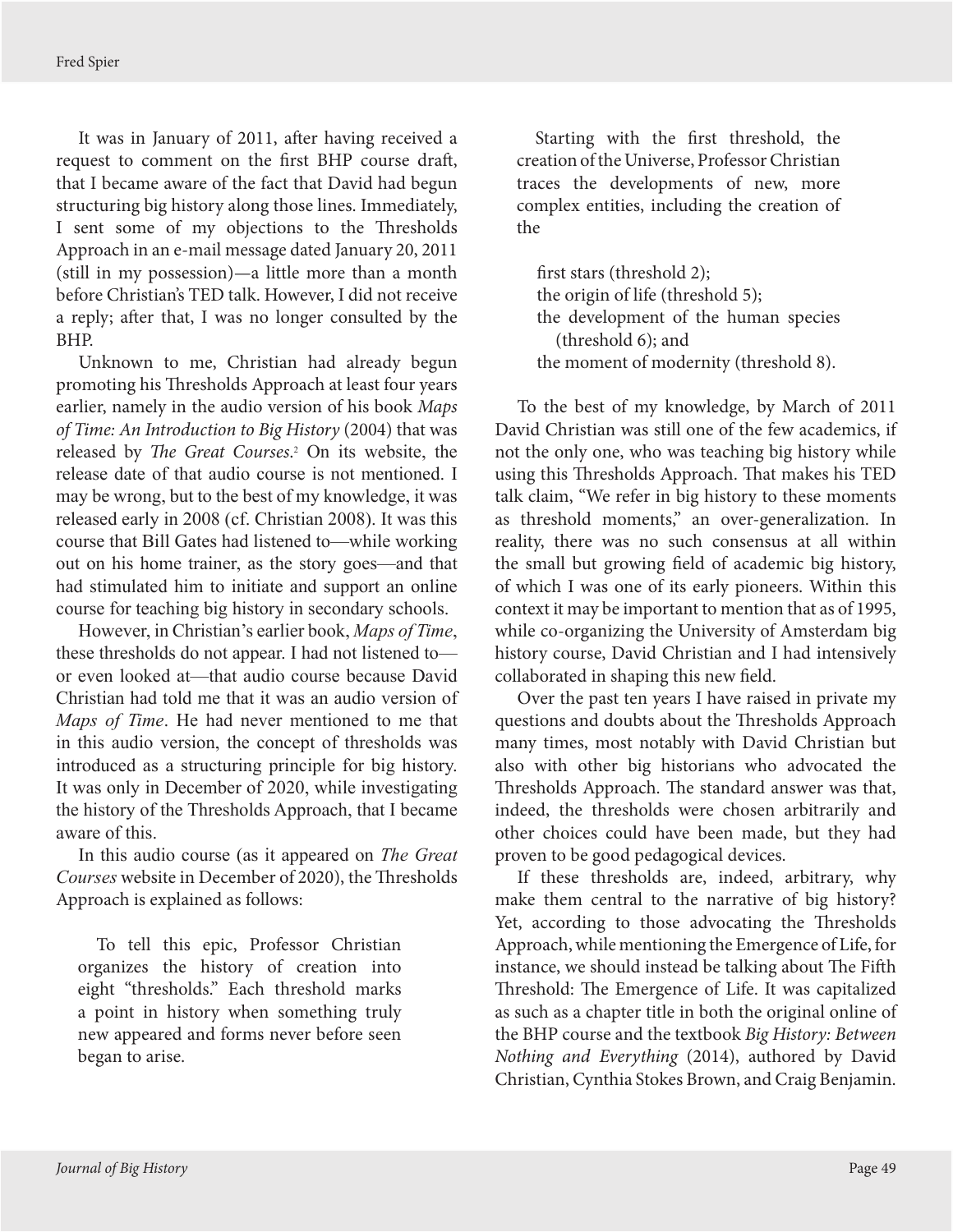<span id="page-2-0"></span>How warranted and convincing is that, given the arbitrary character of the thresholds? This question became especially urgent after many adherents of this approach began to talk, for example, about Threshold Five, without even further mentioning what it was about. Apparently, all of us engaged in big history were supposed to know what that meant. In doing so, a group of big history 'thresholds insiders' was taking shape, while those big historians who thought that the Thresholds Approach was, perhaps, not such a good idea suddenly became outsiders.

In David Christian's book of 2018, these sequences within the chapter titles have been reverted, at least partially under pressure of my persistent criticism, or so I suspect. In that book it became Life: Threshold 5. Yet, for David Christian and his followers, the Thresholds Approach has remained central to big history although at least one of those thresholds was slightly altered over time, as noted above. My criticism in private may also have led to changes in the BHP, in the most recent version of which the Thresholds Approach has become considerably less dominant although it has not yet disappeared.<sup>[3](#page-8-0)</sup>

# **What does the word 'threshold' mean in English?**

In critically examining the Thresholds Approach, let us first examine the meanings the word 'threshold' in English as well as Christian's use of it as a general scheme for big history. According to the Merriam-Webster online dictionary a 'threshold' holds several possible meanings.[4](#page-8-0)

- 1 : the plank, stone, or piece of timber that lies under a door: sill
- 2a : gate, door
- $b(1)$ : end, boundary specifically: the end of a runway
- (2) : the place or point of entering or beginning: outset on the threshold of a new age
- 3a : the point at which a physiological or psychological effect begins to be produced has a high threshold for pain

 b : a level, point, or value above which something is true or will take place and below which it is not or will not

The meanings mentioned under 2b (2) as well as under 3a and b do apply to David's use of the term, but the other meanings do not, or apply only insufficiently. What about Threshold One: The Big Bang? Can we define any clear circumstances that allowed this to happen, or that held back the emergence of our Universe? To my knowledge, we do not know anything about what may have happened before the Big Bang.

By contrast, the emergence of more complex chemical elements within stars does require certain clearly-defined high temperatures and pressures within those stellar cores. As a result, that situation can indeed be described as a threshold. Can we similarly precisely define threshold circumstances for the emergence of life, of humans, or of agriculture? That does not appear to be the case, not least because in those latter situations, cause and effect are still at best only partially understood, while a considerable degree of chance effects would also have played a role in those transitions to greater complexity.

Let us pursue the meaning of thresholds in big history a little further, first of all the question: can all those thresholds of big history empirically be observed, such as stars for instance? For most of them there appears to be no way of doing so. What we can observe are changing processes that may include the rise of complexity within certain favorable circumstances but no observable barriers that were holding back the rise of them.

If most of these thresholds of big history cannot be observed empirically, they must be interpretations of that history. By itself, that is not a problem. All our scientific concepts are interpretations of reality. Let us take as an example the term *gravity* as defined by Sir Isaac Newton. This concept did not exist before the great scientist coined it, and it cannot be observed as such in nature; but its effects can empirically be observed and are thought to have existed almost as long as the history of the Universe. Yet according to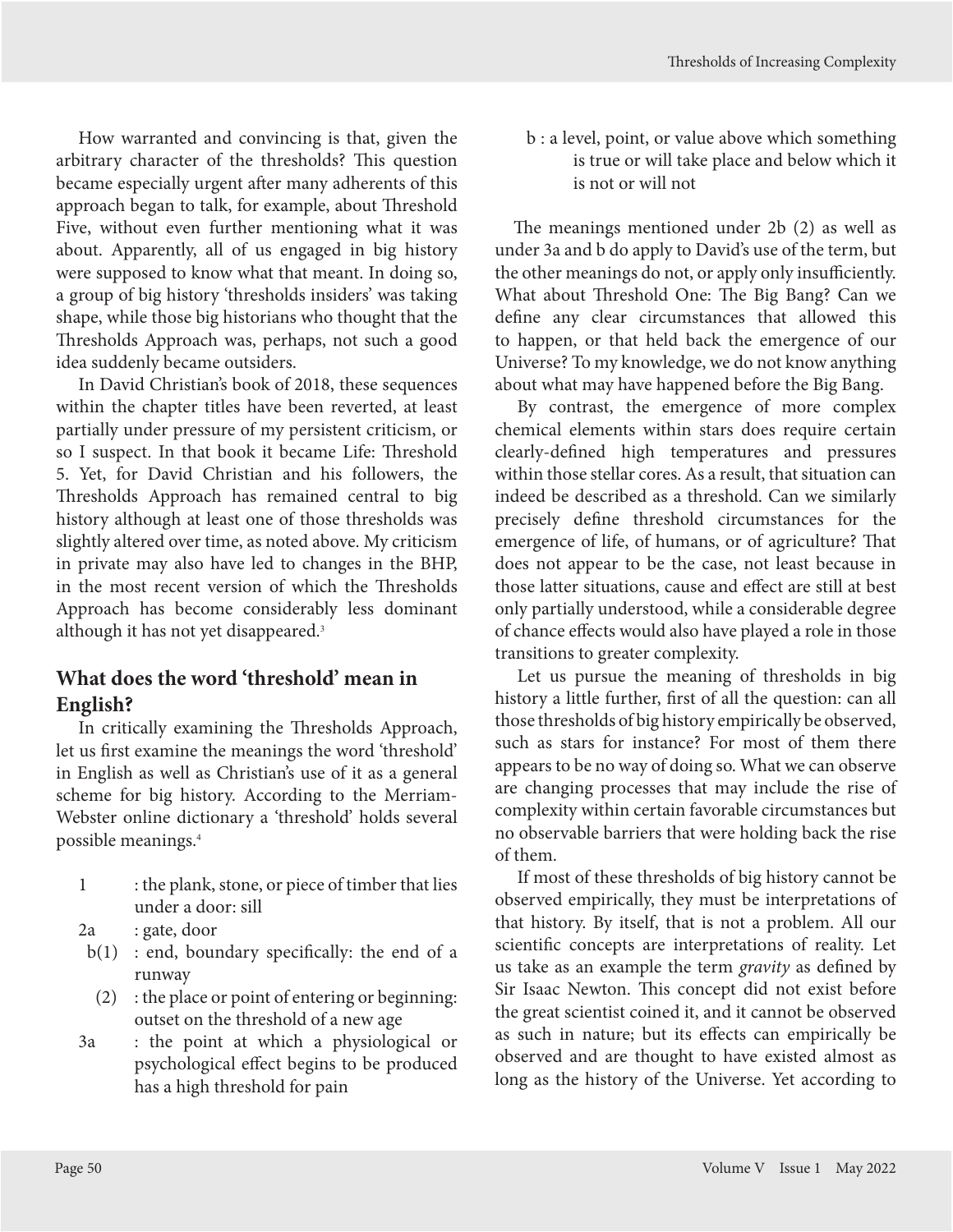Einstein's interpretation, these effects—the mutual attraction of ordinary matter—are not caused by gravity at all, but instead by the warping of space-time by the mass of such bodies. In other words, Einstein's theory of relativity offers a different interpretation of the same observations.

# **What are my major objections to the Thresholds Approach as a valid general interpretative scheme for big history?**

The question now becomes this: how valid is the Thresholds Approach as an interpretative scheme for big history? This problem becomes pressing as soon as one realizes that there have been a great many processes leading to greater complexity, far more than only the eight thresholds mentioned by Christian. This is not only the case within the history of the Universe as a whole, but also—and perhaps most notably within Earth's developing biosphere, in which a great many processes leading to greater complexity occurred between the emergence of life and that of anatomically modern humans. More about that below —

This raises the fundamental question: when does a transition leading to greater complexity qualify as a threshold, and when not? In other words, what are the academic criteria for defining thresholds? To the best of my knowledge, this question has not yet systematically been addressed by those who have adopted the Thresholds Approach. As a result, it appears as though such clearly defined criteria do not yet exist. Instead, it appears as though those eight thresholds of rising complexity have sprung forth from Christian's imagination without any further attempt at academically systematizing them, for instance by wondering what the academic criteria are for a rise in complexity to qualify as a threshold.

By itself, it is not at all bad that scientific concepts spring forth from an academic's imagination. They all do. However, in order to be used in academia, they must first be submitted to rigorous scrutiny. That has as yet not happened. This is another major flaw of the Thresholds Approach.

As soon as we start doing so, we find ourselves in considerable trouble. First of all, Thresholds 1, 2, and 3 apply to all of big history. Yet, Thresholds 4 to 8 do not do so at all. Threshold 4 is about the emergence of our solar system. Surely, in the entire Universe a great many solar systems must have emerged, many of them much earlier than ours. This makes one wonder how accurate it is to focus the story for Threshold 4 almost exclusively on our solar system. Clearly, by doing so, as mentioned above, Threshold 4 is no longer valid for big history as a whole, but instead only for a very tiny portion of it.

One may argue that the emergence of stars with rocky planets such as Earth was a major step in the rise of complexity within the Universe as a whole. That may well have been the case, but because we know so very little of the entire observable Universe at those relatively small scales, how can we be sure that what happened within our solar system is valid for all of big history? There may well have been other forms of greater complexity in big history that we may not even be able to imagine right now.

Like all empirical science, big history is based on the best available observational evidence. Because today we can observe so little of those relatively small yet potentially very complex objects within the Universe as a whole, in that very important aspect we are currently staring into a big unknown. This unknown should be recognized as such. It should not be swept under the carpet by suddenly concentrating the attention solely on our cosmic neighborhood and our own planet without mentioning this enormous change of focus, while continuing to employ the Universe-wide concept of thresholds, which is from that period onward in time, applicable to only solar system and Earth history.

This situation signals, therefore, a major systematic and methodological flaw in terms of the Thresholds Approach presented as being a general big history scheme, which it is not. Over the course of cosmic time, it turned instead into a solar system-centric scheme, yet implicitly (and perhaps unintendedly) presented as part of the measure of all things during all times.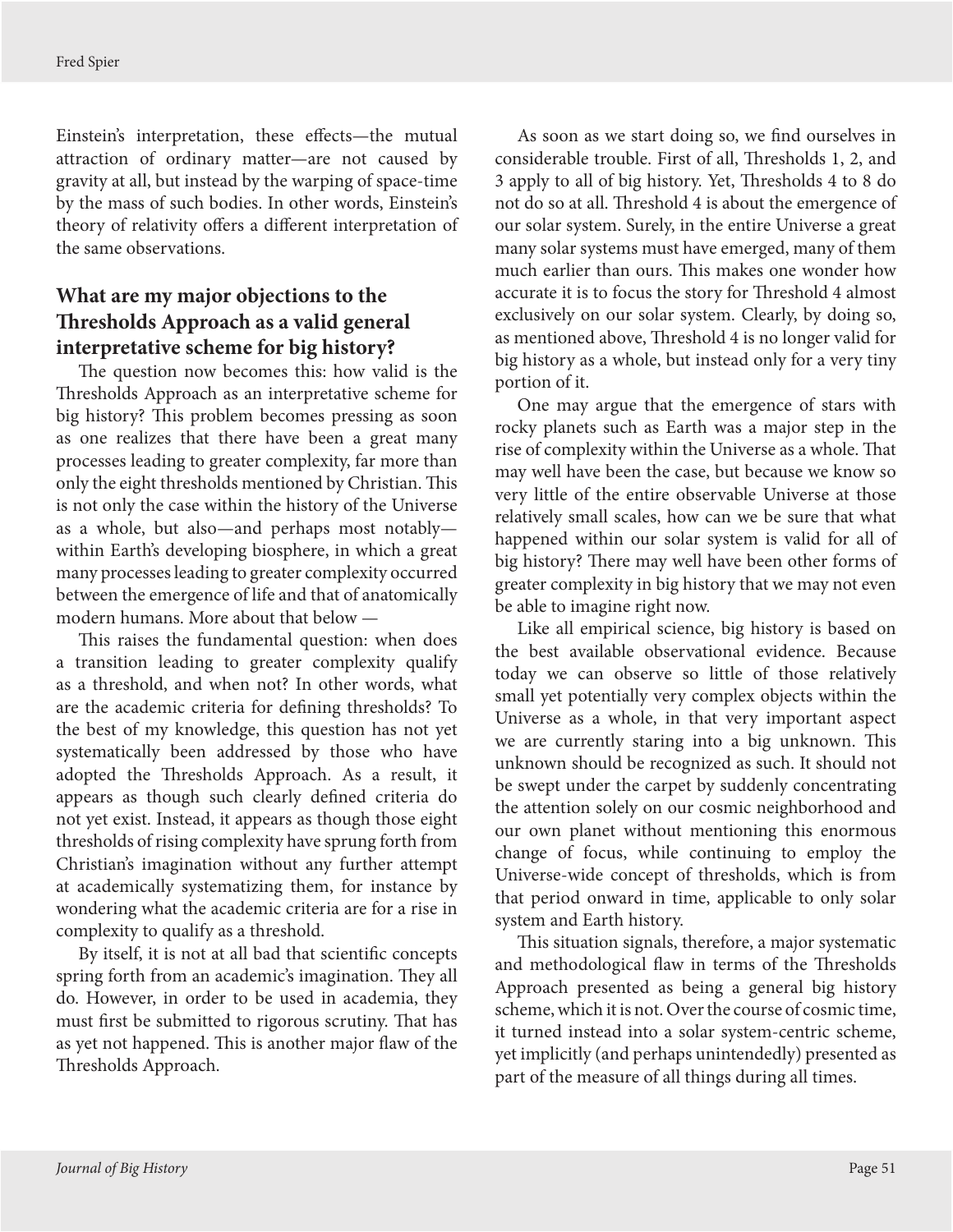It gets worse. Because Threshold 5 is about the emergence of life on Earth, while using this general big history concept, we suddenly find ourselves focusing exclusively on our own planet. One could argue, of course, that we do not know any life elsewhere within our solar system, let alone in the rest of the Universe. Even so, this lack of knowledge should not lead us to imposing this supposedly universal concept 'thresholds of big history' solely on one single planet, as though from that moment onward Earth history would be the measure of all things during all times.

Similar arguments apply to Thresholds 6, 7, and 8: the emergence of humans, of agriculture, and of modernity, all of which are anthropocentric. The change in 2018 of Threshold 8 into 'the emergence of the Anthropocene' makes it a little less anthropocentric. However, it is still far from being applicable to the entire Universe, of which we know hardly anything on this relatively small scale.

Furthermore, one may wonder whether, during the long period between the emergence of life and humanity, there may have been other major transitions toward greater complexity within our biosphere that might qualify as thresholds. What about the emergence of plate tectonics; the emergence of life capturing sunlight; the emergence of complex life; or of life moving on land, to name a few? What about the established geological epochs? Why would they not qualify as thresholds of some sort, and on which grounds, not even as 'mini thresholds' (a term later used by Christian to characterize the emergence of states)?

What about human history? Why would, for instance, tool use and the domestication of fire, both with enormous effects on humans and the biosphere, not qualify as thresholds? What about the 'mini threshold' of the emergence of states? What are the academic criteria for determining that? What about the first wave of globalization after Columbus's encounter with what soon would be called the Americas, with enormous worldwide social and ecological effects? What about the current wave of informatization using ever more complex computers connected to each other

by rather complex electronic networks, all with huge social and ecological consequences? Why would these spectacular changes not be thresholds of some sort? These examples are only some more obvious ones.

In this respect, a calculation that I made while writing a book about the biosphere's history may be helpful (Spier 2022). Human history (defined here as starting seven million years ago) forms only 0.175 percent of the biosphere's history (defined here as about 4 billion years). The period after humans began to use fire represents 0.038 percent; the period of agriculture 0.0003 percent; the period of states 0.00015 percent; the past 530 years since Columbus and his crew first stepped ashore on a Caribbean island 0.000013 percent; the period of the industrial revolution 0.0000067 percent; and the proposed Anthropocene (defined as the geological period in which nuclear traces resulting from human action began to appear in the biosphere) as little as 0.0000016 percent of the biosphere's history.

These numbers provide a first indication of the extraordinarily fast acceleration of human history, including its similarly growing influence within the biosphere. They do not inform us at all about anything that has been happening in the rest of the Universe during that period, with the exception of spacecraft circling Earth and traveling through our solar system, some of them carrying humans into space, as well as electromagnetic radiation generated by humans moving out into the cosmos. All of that is almost negligible given the size of the Universe. Yet in the Thresholds Approach, human history, which represents at most 0.175 percent of the biosphere's history and only 0.05 percent of big history, contains four out of a total of eight thresholds of big history.

# **What about the future?**

What about the future, of which we do not know anything, empirically speaking? Is Threshold 9, the transition to a 'sustainable world order,' indeed the only important new phase to be expected in big history? Isn't that a little anthropocentric as well? What about, for instance, Earth's biosphere after humans; the end of the solar system after the Sun burns out; and the future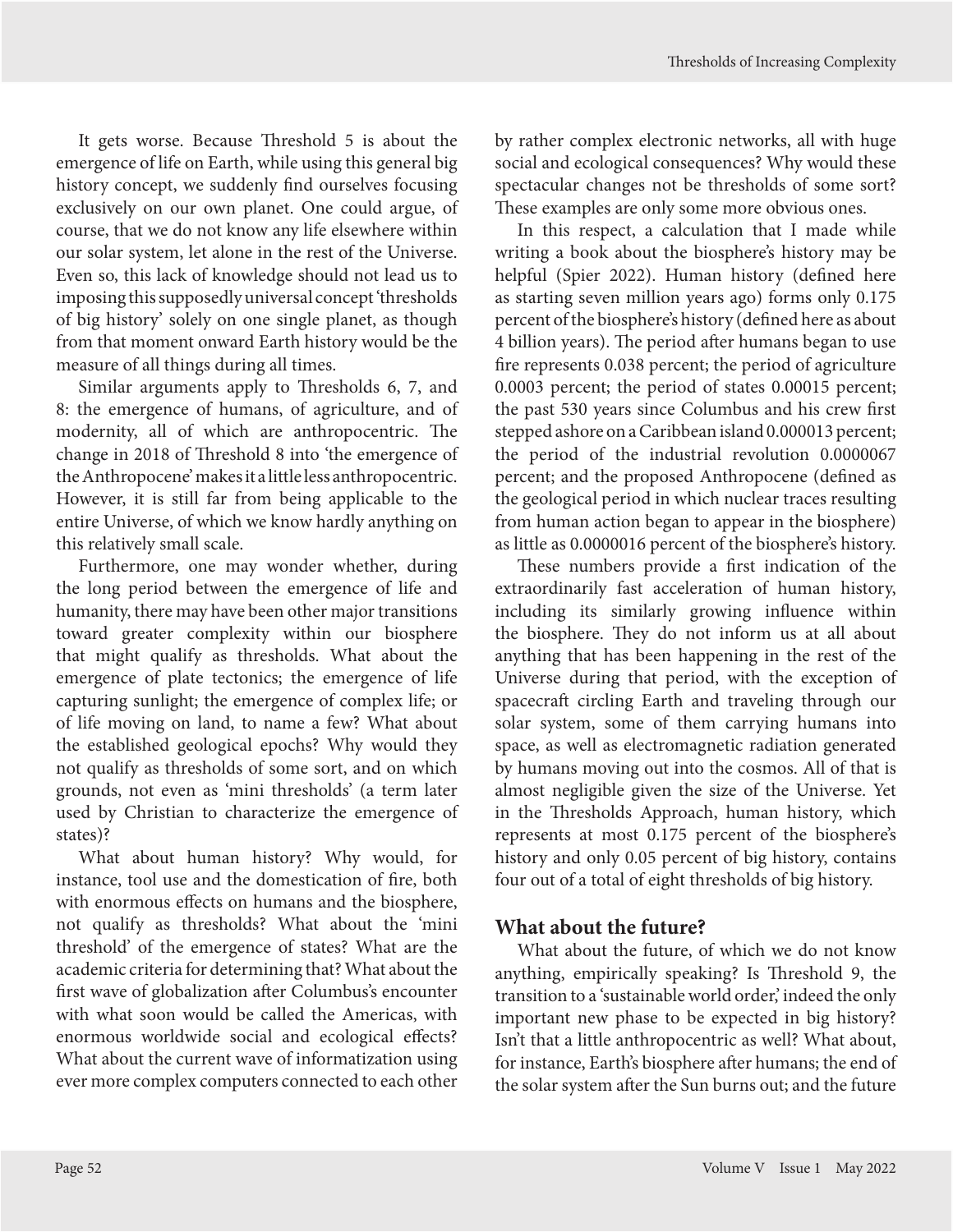<span id="page-5-0"></span>of the Universe as a whole?

In the book *Big History: Between Nothing and Everything* (2014), such longer-term questions about the future were discussed in chapter 13 with the question, "More thresholds?" on its title page, while no specific thresholds were attached to any aspect of the big future. At the end of the book *Origin Story: Big History of Everything* (2018), while trying to look further into the future, David Christian also discussed a few of these longer-term trends, such as the end of plate tectonics and the Sun nearing the end of its existence, while the rest of the future Universe received some attention as well, again without mentioning any further thresholds. Apparently, the Thresholds Approach does not work very well for the future Universe. It is too much tied to human history to be applicable to a universe within which humans no longer exist.

# **What about the decline and disappearance of complexity in big history**?

Are there other reasons why the Thresholds Approach would not work well for considering the future? Is that because in our expected big future, no further rise of complexity would take place but, instead, only the decline and disappearance of greater complexity would occur? Even if that were the case, this raises the profound question of whether the Thresholds Approach perhaps mostly, if not exclusively, focuses on the rise of complexity while neglecting its decay. Here we see another important defect of the Thresholds Approach.

This bias toward rising complexity is more generally present in Christian's work, most notably perhaps in his term 'collective learning.'[5](#page-8-0) While employing this term in 2010, I suggested also systematically including 'collective forgetting.' In terms of the Thresholds Approach, the notion of 'collective forgetting' offers a great many situations in which thresholds were crossed downward as part of declining or completely disappearing complexity.

In fact, big history as a whole can be characterized by the interplay of processes of emerging, rising, declining, and disappearing complexity, as I argued in my article about this subject (2005), including its title "How Big History Works: Energy Flows and the Rise and Demise of Complexity." Today, such a decline in complexity would include the biological simplification of the biosphere over the past 12,000 years through human action. While considering these rather profound questions, this additional major weakness of the Thresholds Approach becomes clear, namely, that it mainly, if not exclusively, focuses the attention on rising complexity while neglecting its decline and disappearance.

#### **Which circumstances may have contributed to this erroneous interpretation of big history?**

Which more general aspects may have contributed to the adoption of the Thresholds Approach? Within this context it is important to mention that at the beginning of his TED talk, Christian raised what he saw as the great puzzle of big history: "How does the Universe make complexity?" This quotation exhibits a certain degree of anthropomorphic language. Seen from an academic perspective, the Universe does not make complex things. With the exception of the artificial complexity created by animals including humans, all the rest has emerged all by itself.

This criticism may appear trifling, but I think it is not. This type anthropomorphic or otherwise dramatic language is rather common in David Christian's big history accounts. To be sure, many terms in the natural sciences were coined while using daily language. The 'attraction' by gravity offers such an example. Yet while explaining big history, one should be careful to follow the established scientific language and avoid adding more anthropomorphic terms, especially when they are not correct.

David Christian's answer to the question of how the Universe makes complexity was "With great difficulty," while subsequently mentioning as an explanation the idea of Goldilocks circumstances—favorable circumstances that allow the emergence of greater complex-ity—while correctly crediting me for that approach.<sup>[6](#page-9-0)</sup>

Physically speaking, however, Christian's answer is only part of the answer. In his groundbreaking book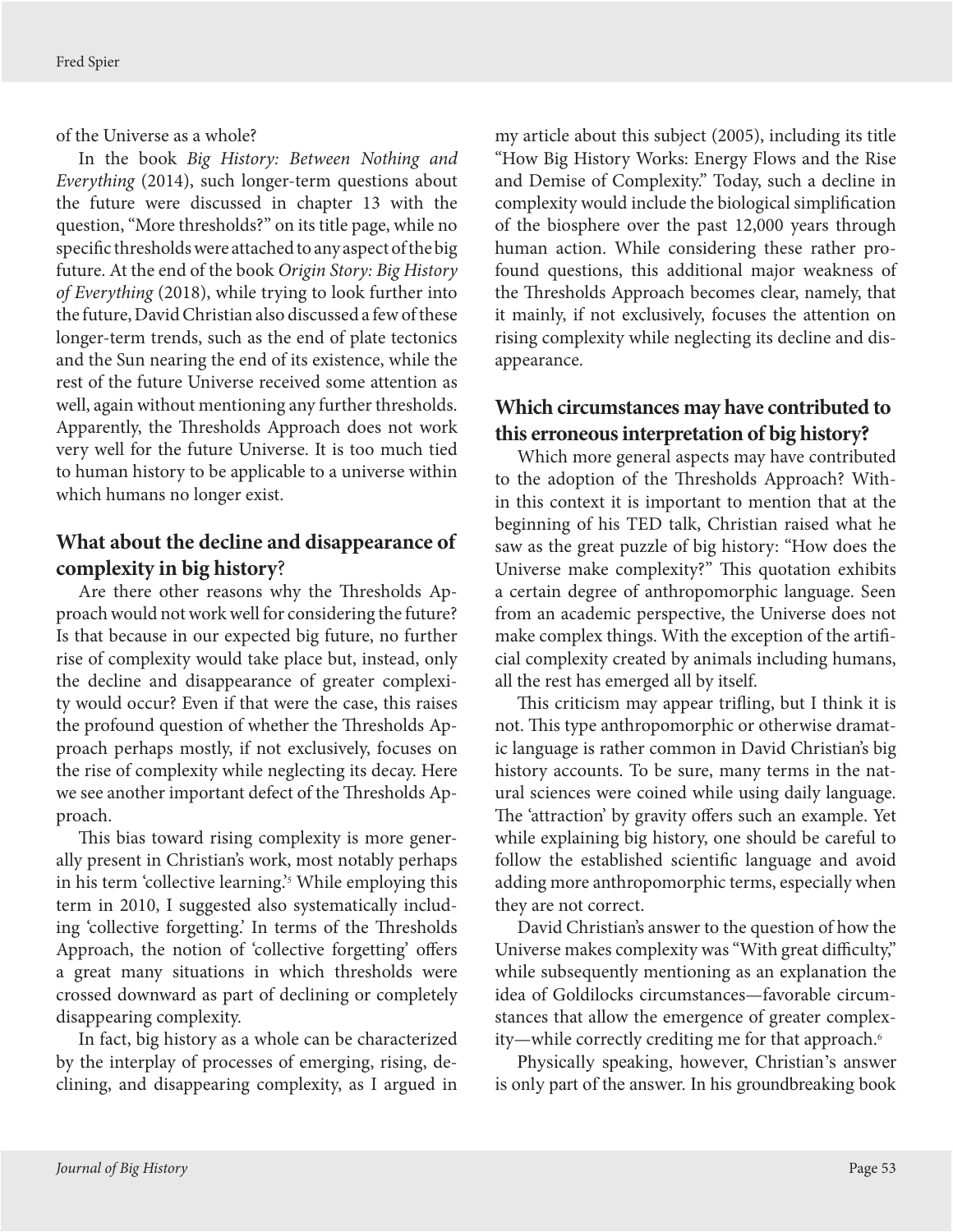<span id="page-6-0"></span>*Cosmic Evolution: The Rise of Complexity in Nature* (2001), the US astrophysicist Eric Chaisson had already given an excellent explanation of the rise of complexity in all of cosmic history in terms of what is known in physics as non-equilibrium thermodynamics. Within this context it is important to note that Chaisson is a true pioneer of teaching and researching what he calls "cosmic evolution," which is, in essence, the same as big history, but in Chaisson's approach with a much larger emphasis on cosmic history.

In a very short summary of Chaisson's explanation of the rise of cosmic complexity, energy flows through matter are required for greater complexity to emerge, including the need to dissipate the inevitable larger chaos (entropy) into the rest of the Universe in the form of low-energy radiation. This is possible thanks to the expansion of the cosmos, which has turned it into ever-increasing, mostly empty, and very cold space. Seen from a thermodynamic point of view, this cosmic expansion has, therefore, turned the Universe into an ever-increasing space for entropy.

However, while describing this general process, Chaisson did not systematically explore the important role of Goldilocks circumstances. While *Cosmic Evolution* can be a difficult read for those who have not studied physics, my explanation of Chaisson's seminal work in *Big History and the Future of Humanity* (2010) was clearly made.

Why, then, was Chaisson's approach in terms of energy flows through matter as a major requirement for the emergence of greater complexity in cosmic evolution not even mentioned in David Christian's TED talk while seeking to answer this fundamental question, or adopted in his further work, including the BHP course? It is exactly this approach to cosmic evolution/ big history that ties every moment of Earth history, including human history, inextricably to the history of the Universe.

### **What about the lack of an 'Earth at a distance' view?**

What may further have caused the uncritical adoption of the Thresholds Approach? Although at first sight this subject may again appear trifling, advocates of the Thresholds Approach rarely, if ever, use images of 'Earth at a distance' as exemplified by the famous *Earthrise* photo, which was taken in December of 1968 by the astronauts of Apollo 8 as well as the similarly famous *Full Earth* photographed in 1972 by the Apollo 17 crew.[7](#page-9-0)

This lack of attention to 'Earth at a distance' views can, for instance, be observed in David Christian's choices for pictures to illustrate big history, which are almost always Earthbound scenes looking out into the sky. There are a few exceptions. Within the textbook of 2014 (but not its cover) and on the *BHP* website, there are a few pictures of our planet seen from low Earth orbit. Yet these photos do not show our entire planet surrounded by black space. To the best of my knowledge, also among other adherents of the Thresholds Approach, photos of 'Earth at a distance' are rarely used, if at all, to illustrate big history. The only exception known to me is offered by the *Great Courses* website as viewed in February of 2022, which sports a *Full Earth* picture, as well as the cover of their *Course Guidebook* (Christian 2008).

Within this context it may be worthwhile to pay some attention to what Apollo 8 astronaut William Anders had to say about this subject. In December of 1968 while in lunar orbit, Anders took the famous photo of the Earth above the stark lunar surface that soon became known as *Earthrise*. In 2009, Anders formulated his change of view as follows:

The biggest philosophy, foundation-shaking impression was seeing the smallness of the Earth.… Even the pictures don't do it justice, because they always have this frame around them. But when you…put your eyeball to the window of the spacecraft, you can see essentially half of the universe.… That's a lot more black and a lot more universe than ever comes through a framed picture.… It's not how small the Earth was, it's just how big everything else was.<sup>[8](#page-9-0)</sup>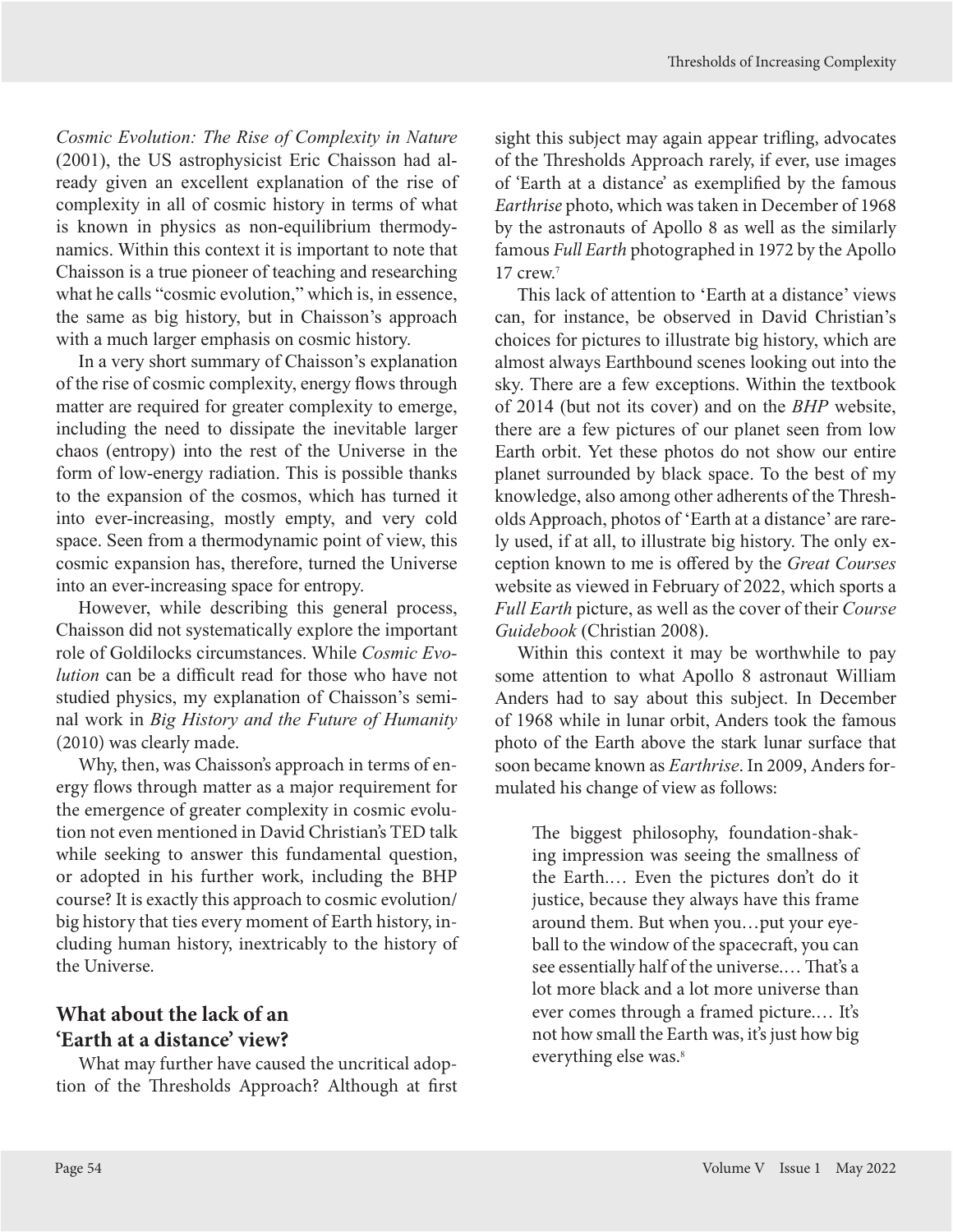<span id="page-7-0"></span>Within this context, my article "On the Social Impact of the Apollo 8 *Earthrise* Photo, or the Lack of It?" published in 2019 in the *Journal of Big History* may also be relevant. The lack of such pictures among adherents of the Thresholds Approach makes one wonder whether they perhaps missed that profound change of view.

This lack of an 'Earth at a distance' view may also be visible in the design of David Christian's first big history course. Its 1992 study guide bore the title, *HIST 112: An Introduction to World History*. [9](#page-9-0) This is the study guide, still in my possession, that we used as a model for our first big history course at the University of Amsterdam. The 1995 study guide offered essentially the same course, while both study guides do not mention the term 'big history.' Yet in his article "The Case for Big History*"* (1991), David Christian had already launched this term publicly for characterizing his revolutionary course.

Why would that be? This more conservative course title may have been part of a political move to get and keep this revolutionary course accepted within Macquarie University's School of History, Politics & Philosophy, but it may go deeper than that. In 1992 this course consisted of Introduction: A Sense of Time (2 lectures); Part 1: Before Humanity (six lectures); Part 2: The First Human Societies (four lectures); Part 3: Agriculture and Tributary Societies (six lectures); and Part 4: Capitalism and the Modern World (7 lectures); by 1995 its lecture content had hardly changed.

This understandable focus on human history, given its place within the School of History, Politics & Philosophy is, however, also found in David Christian's TED talk of 2011, which had the title "The History of Our World in 18 Minutes." Why not "The History of Our Universe in 18 Minutes"? In following this approach, cosmic history is presented as an introduction to world history, and not as a vastly larger entity within which Earth and human history have evolved.

To be sure, David Christian's pioneering attempt to look so much farther into the past than only human history was revolutionary. Still big historians need to take further mental and theoretical steps to put Earth

and human history in their proper place within the scheme of cosmic history.

#### **Concluding Remarks**

All of this leads to the following conclusions. Because of its lack of precision in defining what a threshold is; the lack of clearly defined academic criteria to establish them; its erroneous use as a concept for structuring all of big history; and its focus on rising complexity while ignoring its decline, the concept of thresholds of big history is fatally flawed and ought to be abandoned.

I am not alone in my criticism. Also, Eric Chaisson (2014) and the UK astrophysicist Michael Garrett (in Crawford 2019; Garrett 2021) have independently criticized the anthropocentric character of the Thresholds Approach. Yet because of the Thresholds Approach's simple, rhetorically seductive, and at first sight persuasive character, it has rather uncritically been embraced by a great many people, none of whom has apparently taken the time and mental distance to scrutinize this scheme carefully. Some of them may simply have been too busy to do so, while perhaps lacking sufficient experience in this field. Others may not have done so because they may have assumed that this scheme must be good since it is promoted within a project supported by one of the wealthiest men in the world, with the expectation that it had been carefully peer reviewed.

From my point of view, it is great that Bill Gates chose to support big history in this way. Regrettably, however, his pioneering initiative did not lead to a BHP course that was set up according to sufficiently rigorous academic standards. As a result of this situation, a new myth clothed in academic attire has been going around the world. It is promoted with the support of Bill Gates's money and prestige as part of a secondary school project for teaching big history to young people worldwide in a way that is not sufficiently in accordance with carefully-amassed empirical evidence and academic interpretations. Furthermore, by taking this erroneous track, any further theoretical progress in big history has become virtually impossible.

The approach advocated in my book *Big History*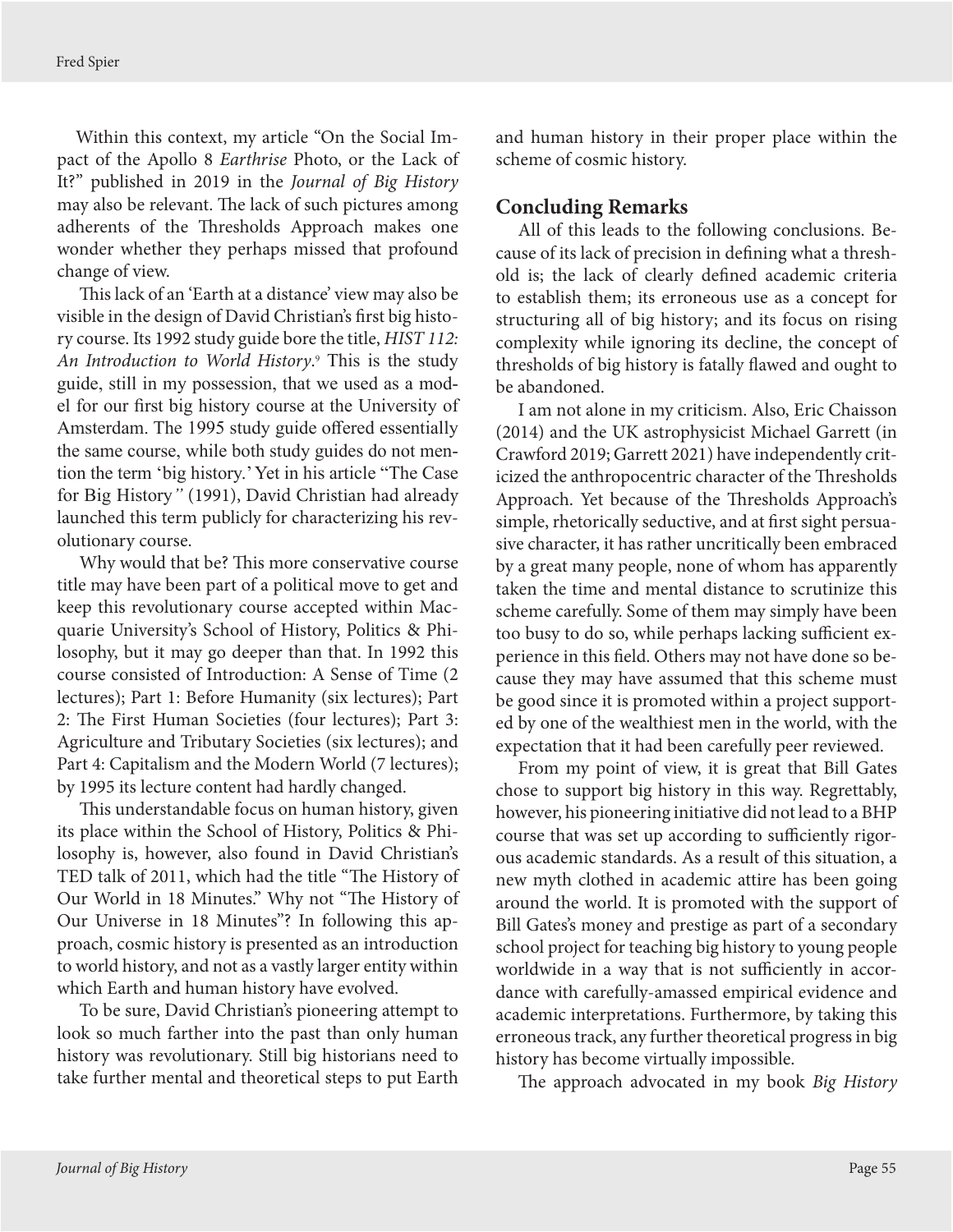<span id="page-8-0"></span>*and the Future of Humanity* (2010, 2015) still works considerably better, or so it seems to me. In that book I argue along the lines of transitions to greater complexity while not prioritizing any of them according to a fixed and numbered scheme that was claimed to be valid for all of big history but while also paying considerable attention to the decline and disappearance of complexity.

Regarding the place of Earth and human history within big history, at the beginning of Chapter Four: Our Cosmic Neighborhood: The Emergence of Greater Complexity, I wrote the following (2010, 62-3):

We do not know whether life and culture as we know them are unique, or whether they have also emerged elsewhere in the universe. [. . .] If there is life elsewhere in the universe, it may well have preceded life on Earth. The first heavier chemical elements needed for life probably emerged as early as 10 billion years ago. Given the enormous numbers of galaxies—perhaps 100 billion in the known universe, each harboring perhaps as many as 100 billion stars—the chances appear considerable that life and culture would have emerged in other places also, quite possibly much earlier than on our home plan-

#### **Notes**

[1](#page-0-0). I owe many thanks to Gijs Kalsbeek, whose careful commentary—as so often during the past 40 years—has helped me to say what I think and recognize what I needed to think of. The editorial skills of Lowell Gustafson, another good friend, as well as his many excellent suggestions very much improved this article as well. Another great friend, Armando Menéndez Viso, provided great commentary that has added further clarity and structure to the text, while also Olga García Moreno, another highly-valued friend and colleague from Asturias, Spain, offered her stimulating comments. Also, my colleague and great friend Esther Quaedackers helped to improve this text. As an external reviewer, Tyler Volk contributed useful et. Moreover, seen on a cosmic scale we do not even know whether life is, in fact, the next step toward greater complexity. Perhaps other forms of greater complexity exist out there that we are currently unable to detect or even imagine. As a result, while discussing the emergence of life and culture on Earth, our big history account by necessity becomes solar-system focused and Earth-centered.

To me all of this still appears reasonably correct, uncontroversial, and considerably more precise than the Thresholds Approach. Yet as I keep emphasizing, no current big history account should be seen as mature. We still find ourselves at the beginning of summarizing big history, and great progress seems still possible.

"We have a choice," the US planetary scientist Carl Sagan (1934-1996) said within a different context. His public program in the 1980s called *Cosmos* served as a great inspiration for David Christian to think of big history and start his revolutionary course. Yet to my knowledge Carl Sagan's rhetoric never compromised any serious science that he sought to popularize.[10](#page-9-0) I very much hope that all of us will follow his great example, each of us in our own ways.

suggestions for further improvement. As always, I remain solely responsible for the final text.

[2](#page-1-0). Course title: *Big History: The Big Bang, Life on Earth, and the Rise of Humanity*. Course No. 8050. Last accessed February 20, 2022. https://www. thegreatcourses.com/courses/big-history-the-bigbang-life-on-earth-and-the-rise-of-humanity.

[3](#page-2-0). *BHP*. Last accessed February 20, 2022. https:// www.bighistoryproject.com and https://www.oerpro ject.com/Big-History.

[4](#page-2-0). *Merriam-Webster.com*. s v "threshold." Last accessed February 20, 2022. [https://www.merriam](https://www.merriam-webster.com/dictionary/threshold)[webster.com/dictionary/threshold.](https://www.merriam-webster.com/dictionary/threshold)

[5](#page-5-0). Christian first introduced the term 'collective learning' in his book *Maps of Time* (2004). It essentially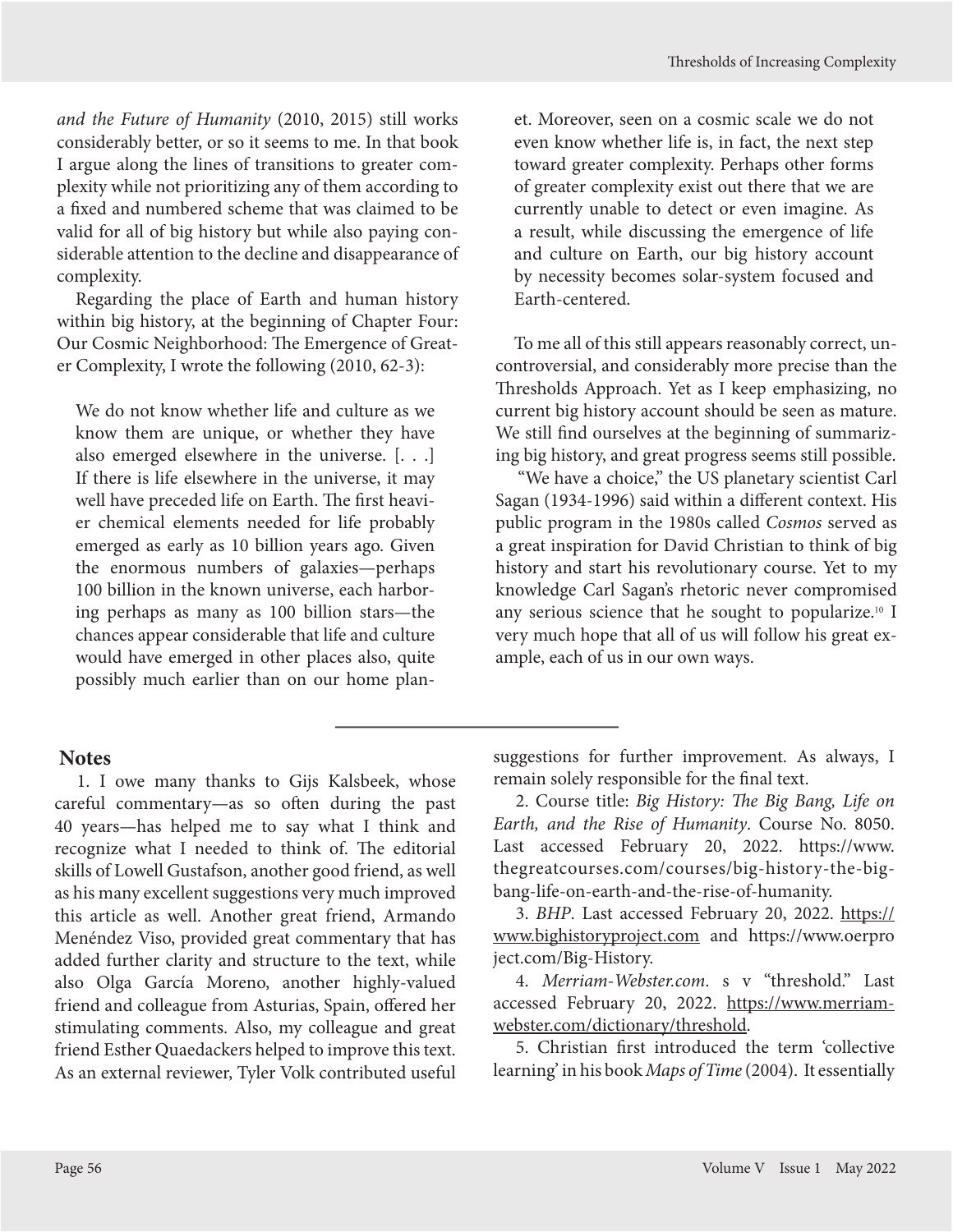<span id="page-9-0"></span>means the same as the term 'culture' as defined by the British anthropologist Sir Edward Burnett Tylor (1832- 1917), by many considered as the father of cultural anthropology. On page 1 of his famous book *Primitive Culture* (1871) he defined 'culture' as follows: "Culture or Civilization, taken in its wide ethnographic sense, is that complex whole which includes knowledge, belief, art, morals, law, custom, and any other capabilities and habits acquired by man as a member of society." My notion of cultural forgetting: Spier 2010, p.114; 2015, 182-3.

[6.](#page-5-0) The idea of such favorable circumstances as conditioning the rise and demise of complexity within big history was first presented in my article about this subject of 2005. It was later elaborated in my book *Big History and the Future of Humanity* (2010; 2015).

[7.](#page-6-0) For the impact of the *Earthrise* photo or the lack of it, see Poole 2008 and Spier 2019. Also, during

unmanned space flights, high-impact pictures of Earth at a distance were taken, most notably perhaps the *Pale Blue Dot* photo of Earth taken by Voyager 1 in 1990 from 3.7 billion miles away and the Cassini mission's picture taken in 2017 of Earth from under the rings of Saturn.

[8.](#page-6-0) Chaikin and Kohl (2009, 158).

[9.](#page-7-0) Macquarie University, 1992 Study Guide HIST 112: An Introduction to World History, School of History, Politics & Philosophy. Among Anglo-Saxon historians, 'world history' usually means 'human history.'

[10](#page-8-0). For instance: Carl Sagan's *Cosmos* series, now on *YouTube*, and his lecture "The Age of Exploration" (1994). https://youtu.be/6\_-jtyhAVTc.

#### **References**

- Chaikin, Andrew, and Victoria Kohl. 2009. *Voices from the Moon: Apollo Astronauts Describe Their Lunar Experiences*. New York: Viking Studio.
- Chaisson, Eric J. 1977. "The Scenario of Cosmic Evolution." *Harvard Magazine* (November-December): 21-33.
- Chaisson, Eric J. 1981. *Cosmic Dawn: The Origins of Matter and Life*. New York: W. W. Norton & Co.
- Chaisson, Eric J. 1982. "The Broadest View of the Biggest Picture: An Essay on Radiation, Matter, Life." *Harvard Magazine* (January-February) 21-5.
- Chaisson, Eric J. 1987. *The Life Era: Cosmic Selection and Conscious Evolution*. New York: Atlantic Monthly Press.
- Chaisson, Eric J. 1988. *Universe: An Evolutionary Approach to Astronomy*. Englewood Cliffs, NJ.: Prentice Hall.
- Chaisson, Eric J. 2001. *Cosmic Evolution: The Rise of*

*Complexity in Nature*. Cambridge, MA, Harvard University Press.

- Chaisson, Eric J. 2003. "A Unifying Concept for Astrobiology." *International Journal of Astrobiology* 2 (2): 91-101.
- Chaisson, Eric J. 2004. "Complexity: An Energetics Agenda." *Complexity* 9 (3): 14-21.
- Chaisson, Eric J. 2006. *Epic of Evolution: Seven Ages of the Cosmos*. New York: Columbia University Press.
- Chaisson, Eric J. 2014. "Big History's Risk and Challenge." *Origins* (Newsletter of the International Big History Association) IV (11): 6-12.
- Christian, David. 1991. "The Case for "Big History." *Journal of World History* 2 (2): 223-8.
- Christian, David. 2004. *Maps of Time: An Introduction to Big History*. Berkeley: University of California Press.
- Christian, David. 2008. *Big History: The Big Bang, Life on Earth, and the Rise of Humanity*: *Course Guidebook*. Chantilly, VA: The Great Courses.